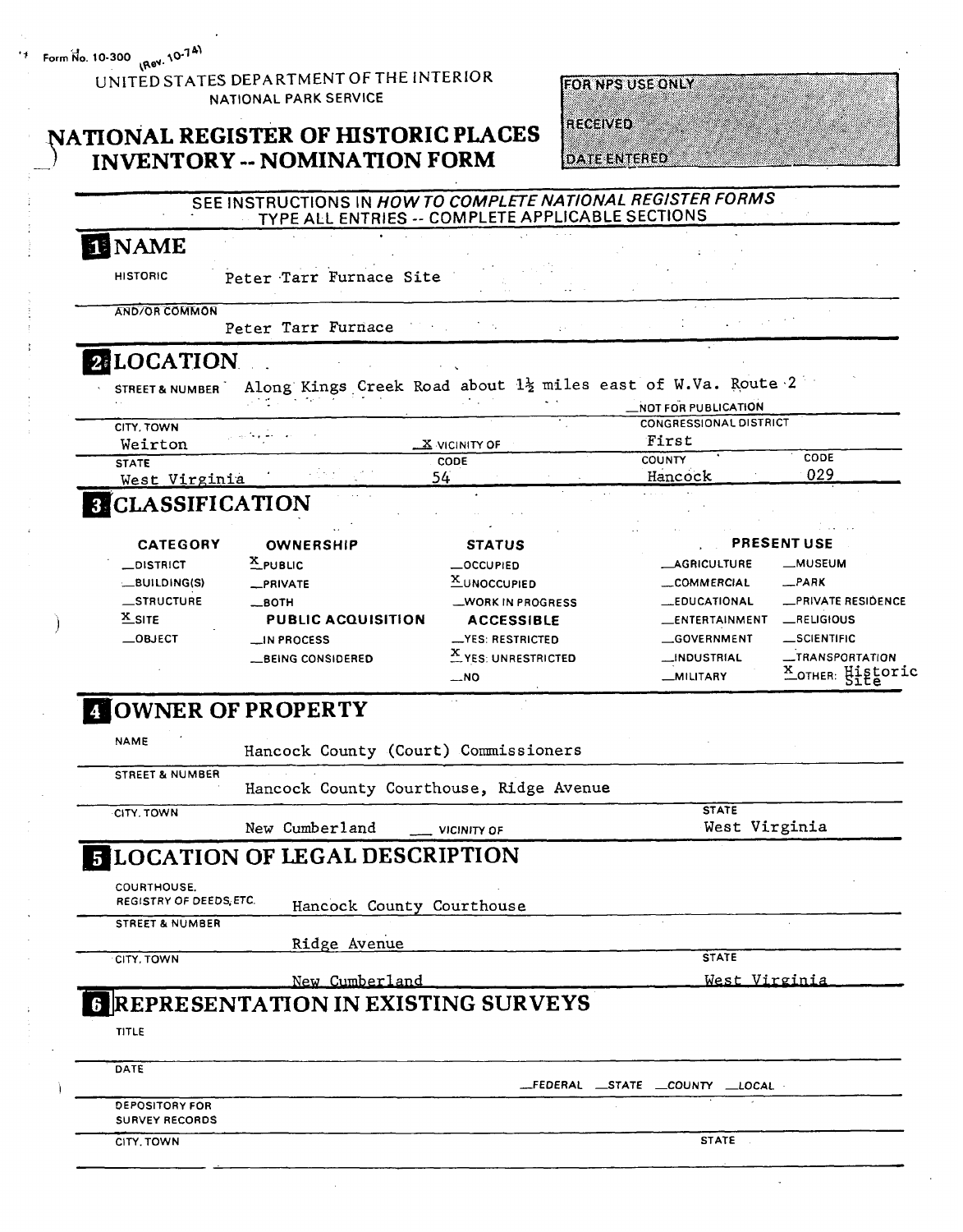# **ZE DESCRIPTION**

|            | <b>CONDITION</b>     | <b>CHECK ONE</b>  | <b>CHECK ONE</b> |       |
|------------|----------------------|-------------------|------------------|-------|
| -EXCELLENT | <b>LOETERIORATED</b> | <b>LUNALTERED</b> | X ORIGINAL SITE  |       |
| $-$ GOOD   | <b>XRUINS</b>        | <b>XALTERED</b>   | $_M$ OVED        | DATE_ |
| $-FAIR$    | <b>XUNEXPOSED</b>    |                   |                  |       |

#### **DESCRIBE THE PRESENT AND ORIGINAL (IF KNOWN) PHYSICAL APPEARANCE**

The Peter Tarr Furnace Site is located along Kings Creek, a tributary of the Ohio River, just north of Weirton, West Virginia. The area gently rises from the creek bed, and behind the furnace is a knoll from which was extended a pathway by which ore was dumped into the stack. Below ground, the foundation and salamander (the compartment into which was placed the ore and fire) were intact in 1968 when a likeness of what was believed to be the original furnace was constructed. This foundation, circular in dimension with an oval-shaped salamander within, was not disturbed.

After the furnace had ceased production, it was allowed to fall into ruin. The walls, originally dry laid, collapsed and buried the salamander and foundation. This mass filled'with soil and eventually formed a mound which acted as a protection for the outline below ground. Evidence of construction methods and material are eminently available in the buried portions and in the stone which in part formed the mound.

The current reconstruction, if not wholly accurate, helps to protect the area from further deterioration and misuse. The potential for excavation and study of the remnants of the Peter Tarr Furnace are excellent, for much of the original building materials are at the site and the below-ground elements have not been disturbed.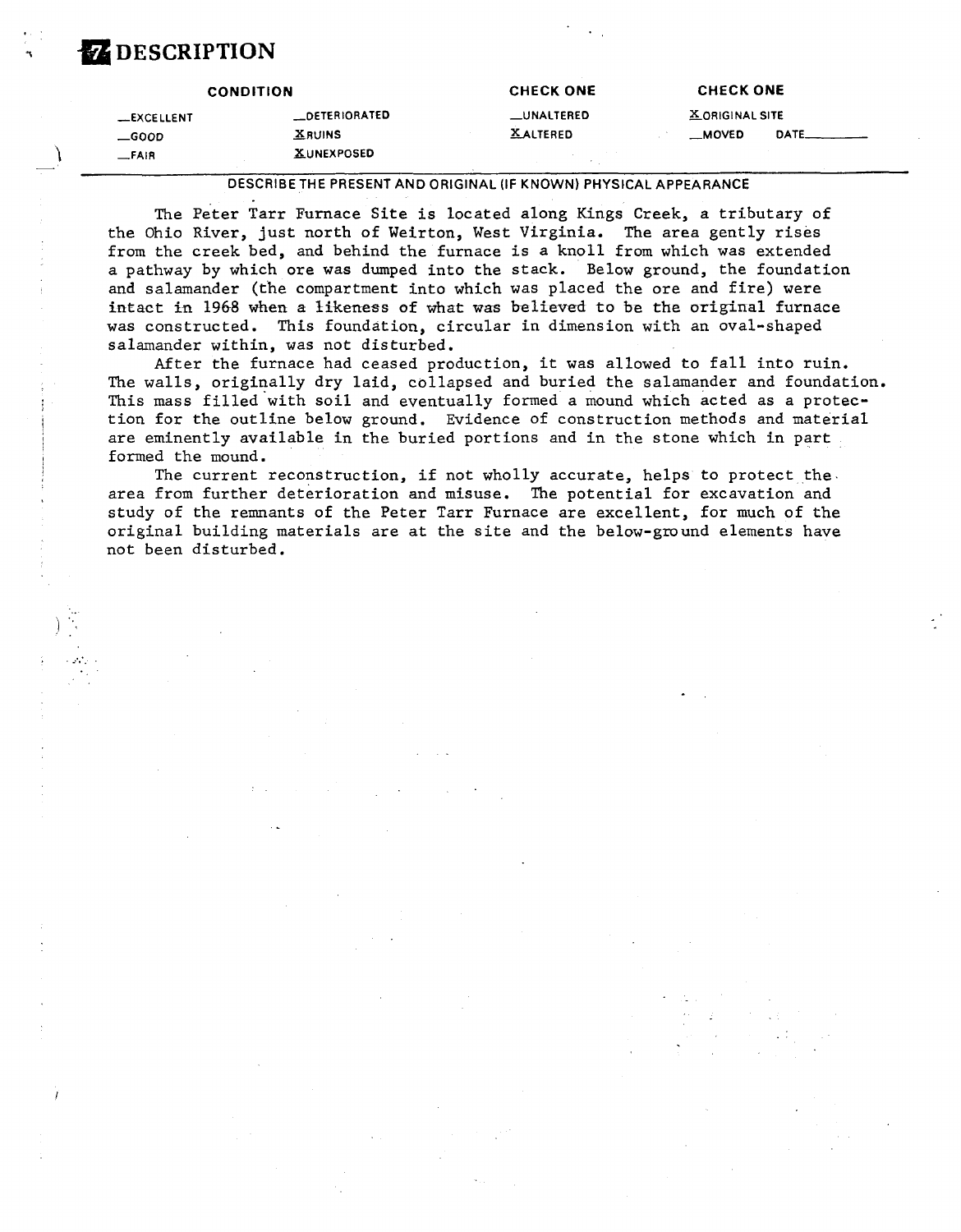# **8 SIGNIFICANCE**

#### AREAS OF SIGNIFICANCE -- CHECK AND JUSTIFY BELOW

| .                   |                               |                                |                               |                                  |
|---------------------|-------------------------------|--------------------------------|-------------------------------|----------------------------------|
| <b>_PREHISTORIC</b> | <b>ARCHEOLOGY-PREHISTORIC</b> | _COMMUNITY PLANNING            | <b>LANDSCAPE ARCHITECTURE</b> | RELIGION                         |
| $-1400-1499$        | XARCHEOLOGY-HISTORIC          | <b>LONSERVATION</b>            | <b>LAW</b>                    | _SCIENCE                         |
| $-1500-1599$        | <b>_AGRICULTURE</b>           | <b>LECONOMICS</b>              | <b>LITERATURE</b>             | SCULPTURE                        |
| $-1600-1699$        | <b>ARCHITECTURE</b>           | <b>EDUCATION</b>               | <b>XMILITARY</b>              | _SOCIAL/HUMANITARIAN             |
| $X_{1700-1799}$     | $\_ART$                       | <b>_ENGINEERING</b>            | MUSIC                         | $\overline{\phantom{a}}$ THEATER |
| $X_{1800-1899}$     | <b>X</b> COMMERCE             | <b>LEXPLORATION/SETTLEMENT</b> | -PHILOSOPHY                   | __TRANSPORTATION                 |
| $-1900-$            | <b>COMMUNICATIONS</b>         | X_INDUSTRY                     | -POLITICS/GOVERNMENT          | <b>COTHER (SPECIFY)</b>          |
|                     |                               | $\sqcup$ NVENTION              |                               |                                  |
|                     |                               |                                |                               |                                  |

#### **SPECIFIC DATES**

#### **BUILDER/ARCHITECT**

#### **STATEMENT OF SIGNIFICANCE**

The Peter Tarr Furnace on Kings Creek near the present Weirton, West Virginia, was first built and operated during the decade of the 1790s by an obscure man named Grant. Improved by Tarr's company, the structure--with its unusual frustumshaped stack--was quite possibly the first iron furnace in operation west of the Alleghenies and helped influence settlement and commercial patterns. During its thirty or so years of service, the furnace was the focal point of the making and sale of skillets, kettles, grates and other household utensils. In time of need, the operation also produced cannon balls of small diameter, some of which were said to have been used by Commodore Perry's fleet at the Battle of Lake Erie during the War of 1812.

As settlers pushed over the mountains in ever increasing numbers after the Revolutionary War, a need arose for some fundamental industries to supply what otherwise had to be transported from the east or roughly manufactured at home. Iron products of all types were in greater demand than the supply could fulfill. Not too far from the Ohio River near what is now Weirton, West Virginia, an attempt was made to help alleviate the shortage. A man named Grant made an agreement to build an iron furnace sometime between 1790 and 1794, and the land on which it was constructed was deeded by James Campbell and his wife to Peter Tarr and James Rankin in 1801. Indications are that Grant's furnace was the first built west of the Allegheny mountains; Tarr and company made it a going and growing concern.

Using timber from the surrounding hills, the small group of workers could produce no more than about 2 tons of iron per day. Much of the metal was formed into household utensils and sold on the premises or sent to Wellsburg or Pittsburgh. Such production helped spur commerce and settlement in the area, and it is only fitting that it is today still a center of the iron and steel industry.

The Tarr furnace has an unusual design. Although the area in which fire and ore mixed to form the molten material from which articles were made was similar to others, its oval salamander is interesting. Of greater interest is the fact that the chimney, or stack, is circular in dimension. Most other furnaces of the period and area had square or rectangular chimneys.

Before ending its production of iron materials sometime after 1815, the furnace helped the infant United States' war effort during the War of 1812 by producing small-diameter cannon balls for use by the navy. It is believed that some of these were delivered to Commodore Oliver Hazard Perry's fleet at Lake Erie and were used during his famous battle on that inland body of water.

The uniquely constructed Peter Tarr Furnace, then, played an important role in early industrial and commercial development of the upper Ohio valley region and helped spur settlement west of the Allegheny mountains. In its own small way, it also contributed to the continuing defense of American independence. Continued archeological work at the furnace site is possible, for the original foundation and salamander are basically intact below ground level. In addition, much of the stone used in the 1968 reconstruction of the furnace was from the site.

PERIOD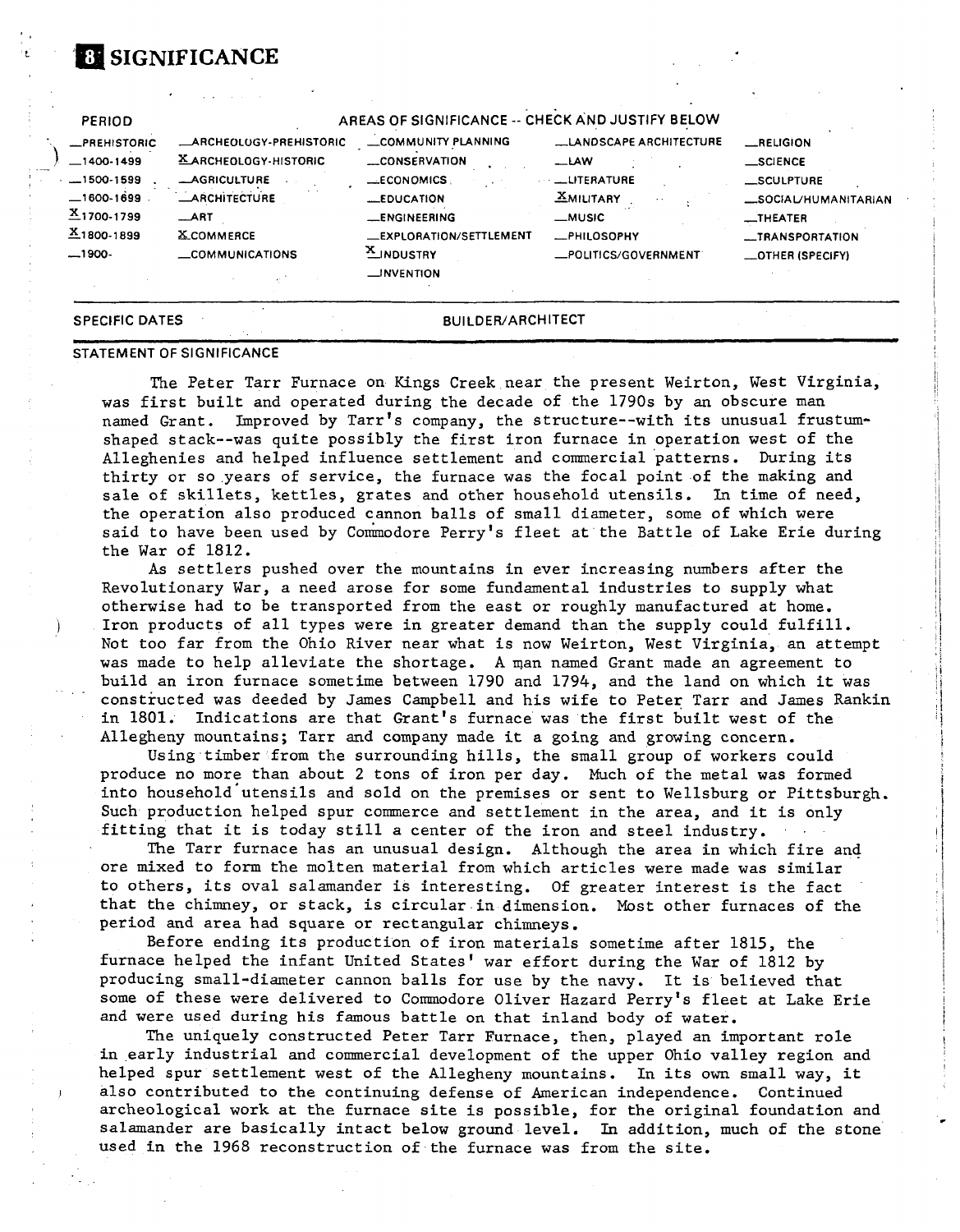# **EEMAJOR BIBLIOGRAPHICAL REFERENCES**

Blatnik, Thais. "Tarr's Original Blast Furnace to be Rebuilt." Wheeling (W.Va.) Intelligencer, July 7, 1966, p. 4. Bowman, Mary Campbell. "Early Panhandle History." Pamphlet on the dedication of the reconstructed Peter Tarr Furnace, Nov. 16, 1968. (Copy on File with the West Virginia Antiquities Commission).

Eley, Joseph J. "Iron and Steel Industry in West Virginia." West Virginia Review, XXIV (July 1947), 7-11.

# **IDGEOGRAPHICAL DATA**

ACREAGE OF NOMINATED PROPERTY  $1\frac{1}{2}$  acres **UTM REFERENCES** 

| 0l<br>AI<br>.<br>- 1               | ا ٥،٥١.<br>Ι4.  |                        |                 |
|------------------------------------|-----------------|------------------------|-----------------|
| <b>EASTING</b><br>ZONE             | <b>NORTHING</b> | EASTING<br><b>ZONE</b> | <b>NORTHING</b> |
|                                    |                 |                        |                 |
| <b>VERBAL BOUNDARY DESCRIPTION</b> |                 |                        |                 |

LIST ALL STATES AND COUNTIES FOR PROPERTIES OVERLAPPING STATE OR COUNTY BOUNDARIES

| <b>STATE</b> | CODE | <b>COUNTY</b> | CODE.<br>.              |
|--------------|------|---------------|-------------------------|
|              |      |               |                         |
| <b>STATE</b> | сорє | <b>COUNTY</b> | CODE<br>$\cdot$ $\cdot$ |

# **FORM PREPARED BY**

NAME / TITLE

James E. Harding, Research Analyst

| <b>ORGANIZATION</b>        |                                      | <b>DATE</b>       |
|----------------------------|--------------------------------------|-------------------|
|                            | West Virginia Antiquities Commission | December 4, 1975  |
| <b>STREET &amp; NUMBER</b> |                                      | <b>TELEPHONE</b>  |
|                            | $P.0.$ Box 630                       | (304)<br>296-1791 |
| <b>CITY OR TOWN</b>        |                                      | <b>STATE</b>      |
|                            | Morgantown                           | West Virginia     |

# **ESTATE HISTORIC PRESERVATION OFFICER CERTIFICATION**

THE EVALUATED SIGNIFICANCE OF THIS PROPERTY WITHIN THE STATE IS:

| <b>NATIONAL</b> |  |  |
|-----------------|--|--|
|                 |  |  |

As the designated State Historic Preservation Officer for the National Historic Preservation Act of 1966 (Public Law 89-665), I hereby nominate this property for inclusion in the National/Register and certify that it has been evaluated according to the criteria and procedures set forth by the National Park Service.

STATE\_

STATE HISTORIC PRESERVATION OFFICER SIGNATURE

TITLE West Virginia State Historic-Preservation Officer

FOR NPS USE ONLY I HEREBY CERTIFY THAT THIS PROPERTY IS INCLUDED IN THE NATIONAL REGISTER

DATE

**DATE** 

DATE

LOCAL.

DIRECTOR, OFFICE OF ARCHEOLOGY AND HISTORIC PRESERVATION ATTEST:

**KEEPER OF THE NATIONAL REGISTER**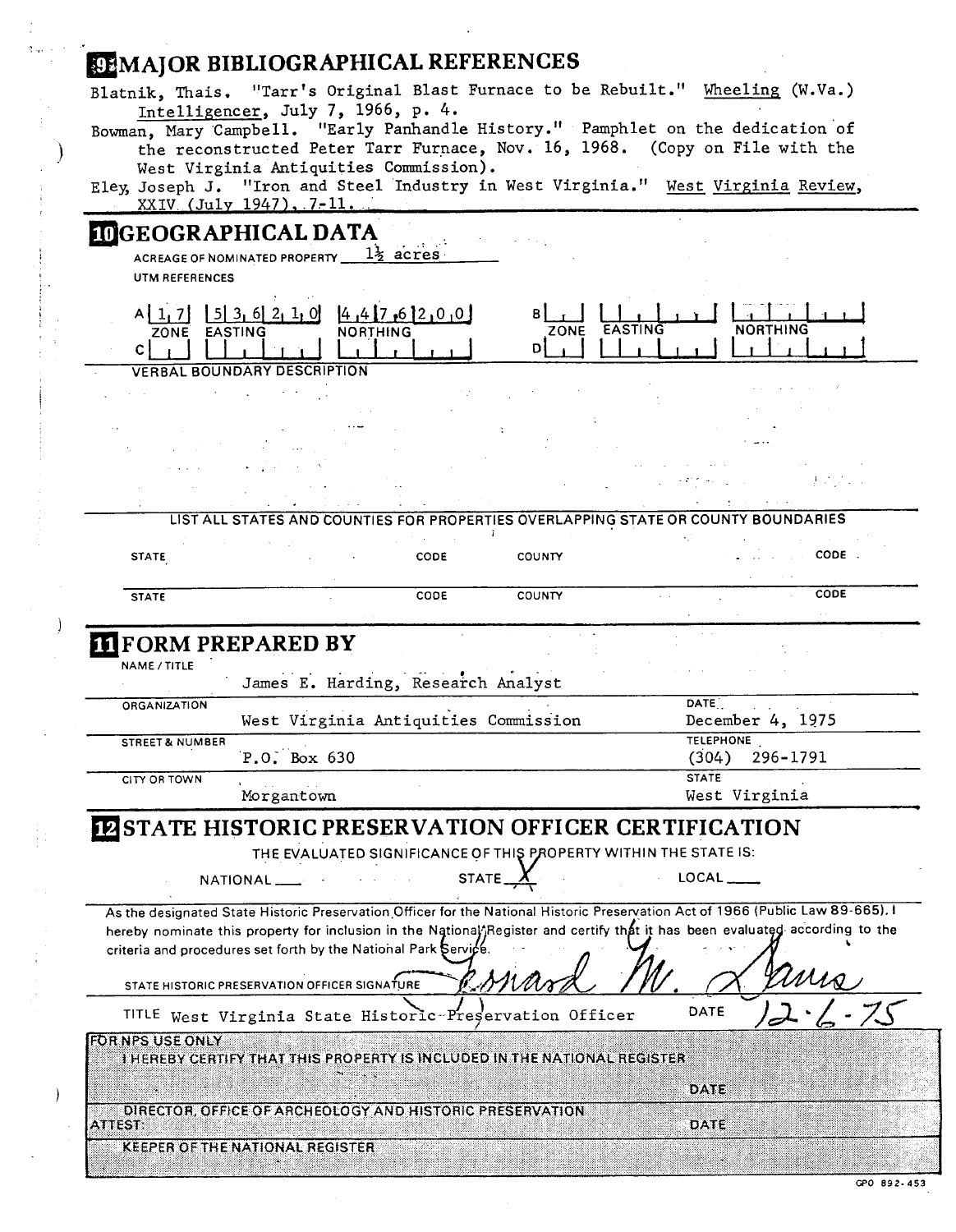### UNITED STATES DEPARTMENT OF THE INTERIOR **NATIONAL PARK SERVICE**

### **~ATIONAL REGISTER OF HISTORIC PLACES**  <sup>i</sup>**INVENTORY** -- **NOMINATION FORM**



**CONTINUATION SHEET THEM' NUMBER PAGE ONE** 

9. MAJOR BIBLIOGRAPHICAL REFERENCES (Continued)

Interview with Mr. Frank D. Bowman, Parliamentarian, Hancock County Historical Society, March 19 and 22, 1974. Information on file with the West Virginia Antiquities Commission, P.O. Box 630, Morgantown. W.Va.

Mr. Frank D. Bowman to James E. Harding, January 8, 1975. Information on file with the West Virginia Antiquities Commission, P.O. Box 630, Morgantown, W.Va.

Welch, Jack. History of Hancock County, Virginia and West Virginia. Wheeling, W.Va.: The Wheeling News Printing and Litho Co., 1963. (pp. 31-32)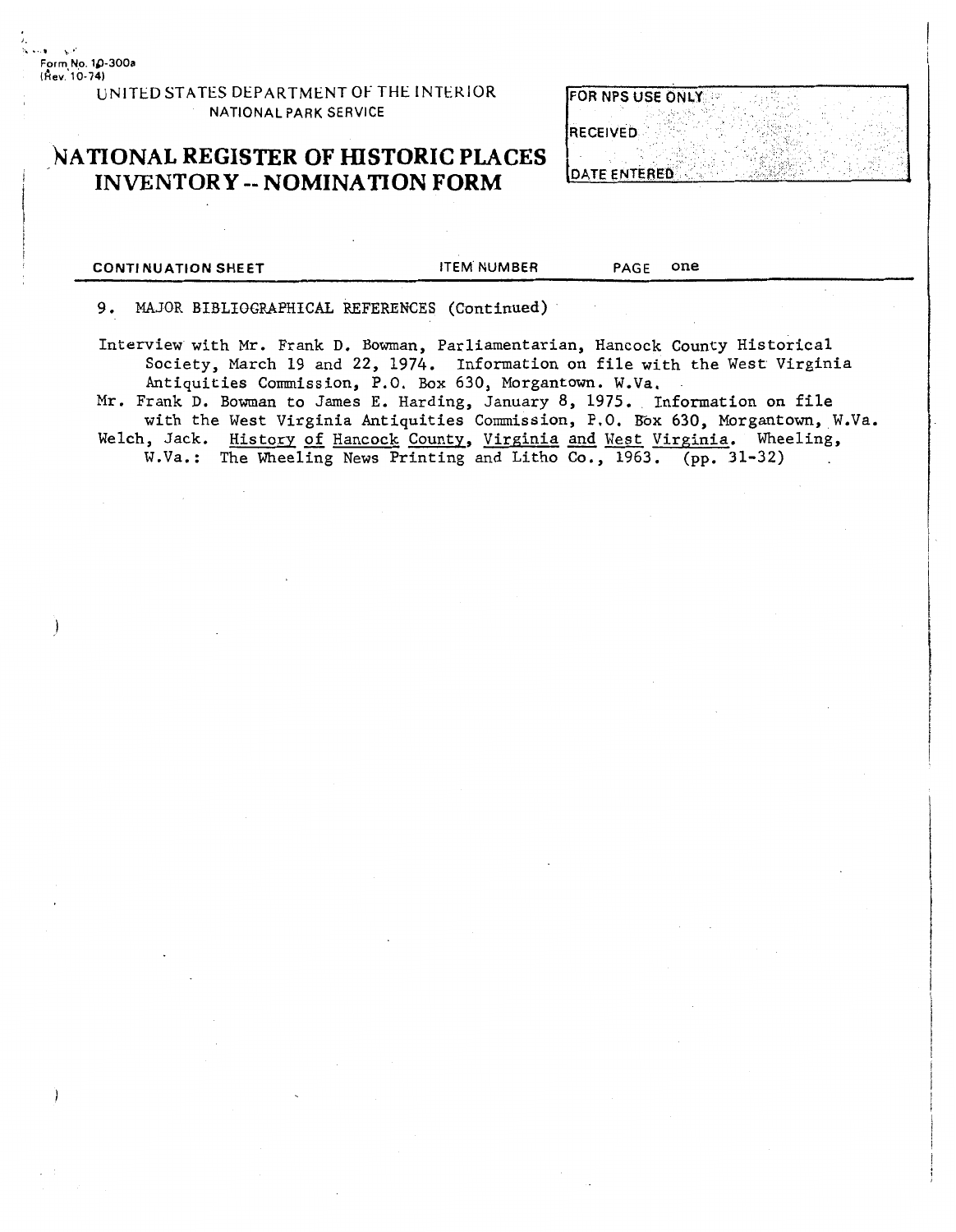